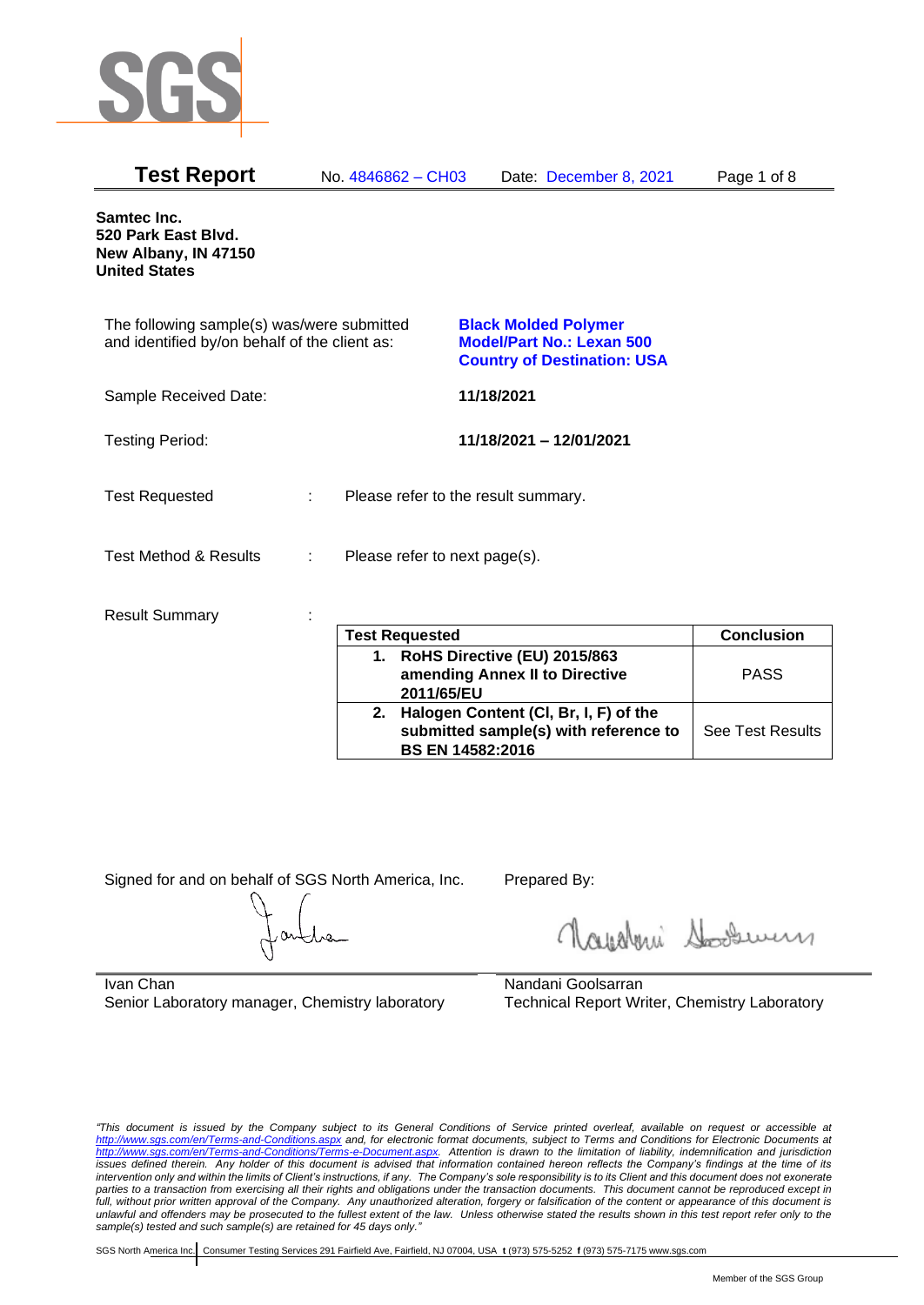

| <b>Test Report</b> | No. 4846862 - CH03 | Date: December 8, 2021 | Page 2 of 8 |
|--------------------|--------------------|------------------------|-------------|
|--------------------|--------------------|------------------------|-------------|

### **1. RoHS Directive (EU) 2015/863 amending Annex II to Directive 2011/65/EU**

#### **Testing was done at an SGS Affiliate Laboratory:**

| Specimen | <b>SGS Sample ID</b>           | <b>Description</b> |
|----------|--------------------------------|--------------------|
| No.      |                                |                    |
|          | HKT21-058357.003 Black plastic |                    |

#### Remarks :

(1)  $1 \text{ mg/kg} = 1 \text{ ppm} = 0.0001\%$ 

(2) MDL = Method Detection Limit

- $(3)$  ND = Not Detected  $($  < MDL)
- (4) "-" = Not Regulated
- Test Method : With reference to IEC 62321-4:2013+A1:2017, IEC62321-5:2013, IEC62321-7-2:2017, IEC62321-6:2015 and IEC62321-8:2017, analyzed by ICP-OES, UV-Vis and GC-MS. (Decision Rule: please refer to appendix 1: Category 1)

| $Test$ Item $(s)$            | Limit | Unit  | <b>MDL</b>     | 003       |
|------------------------------|-------|-------|----------------|-----------|
| Cadmium (Cd)                 | 100   | mg/kg | $\mathbf{2}$   | <b>ND</b> |
| Lead (Pb)                    | 1,000 | mg/kg | $\overline{2}$ | <b>ND</b> |
| Mercury (Hg)                 | 1,000 | mg/kg | $\overline{2}$ | <b>ND</b> |
| Hexavalent Chromium (Cr(VI)) | 1,000 | mg/kg | 8              | <b>ND</b> |
| Sum of PBBs                  | 1,000 | mg/kg |                | <b>ND</b> |
| Monobromobiphenyl            |       | mg/kg | 5              | <b>ND</b> |
| Dibromobiphenyl              |       | mg/kg | 5              | <b>ND</b> |
| Tribromobiphenyl             |       | mg/kg | 5              | <b>ND</b> |
| Tetrabromobiphenyl           |       | mg/kg | 5              | <b>ND</b> |
| Pentabromobiphenyl           |       | mg/kg | 5              | <b>ND</b> |
| Hexabromobiphenyl            |       | mg/kg | 5              | <b>ND</b> |
| Heptabromobiphenyl           |       | mg/kg | 5              | <b>ND</b> |
| Octabromobiphenyl            |       | mg/kg | 5              | <b>ND</b> |
| Nonabromobiphenyl            |       | mg/kg | 5              | <b>ND</b> |
| Decabromobiphenyl            |       | mg/kg | 5              | <b>ND</b> |
| Sum of PBDEs                 | 1,000 | mg/kg |                | <b>ND</b> |
| Monobromodiphenyl ether      |       | mg/kg | 5              | <b>ND</b> |
| Dibromodiphenyl ether        |       | mg/kg | 5              | <b>ND</b> |
| Tribromodiphenyl ether       |       | mg/kg | 5              | <b>ND</b> |
| Tetrabromodiphenyl ether     |       | mg/kg | 5              | <b>ND</b> |
| Pentabromodiphenyl ether     |       | mg/kg | 5              | <b>ND</b> |

*"This document is issued by the Company subject to its General Conditions of Service printed overleaf, available on request or accessible at <http://www.sgs.com/en/Terms-and-Conditions.aspx> and, for electronic format documents, subject to Terms and Conditions for Electronic Documents at [http://www.sgs.com/en/Terms-and-Conditions/Terms-e-Document.aspx.](http://www.sgs.com/en/Terms-and-Conditions/Terms-e-Document.aspx) Attention is drawn to the limitation of liability, indemnification and jurisdiction issues defined therein. Any holder of this document is advised that information contained hereon reflects the Company's findings at the time of its intervention only and within the limits of Client's instructions, if any. The Company's sole responsibility is to its Client and this document does not exonerate parties to a transaction from exercising all their rights and obligations under the transaction documents. This document cannot be reproduced except in full, without prior written approval of the Company. Any unauthorized alteration, forgery or falsification of the content or appearance of this document is unlawful and offenders may be prosecuted to the fullest extent of the law. Unless otherwise stated the results shown in this test report refer only to the sample(s) tested and such sample(s) are retained for 45 days only."*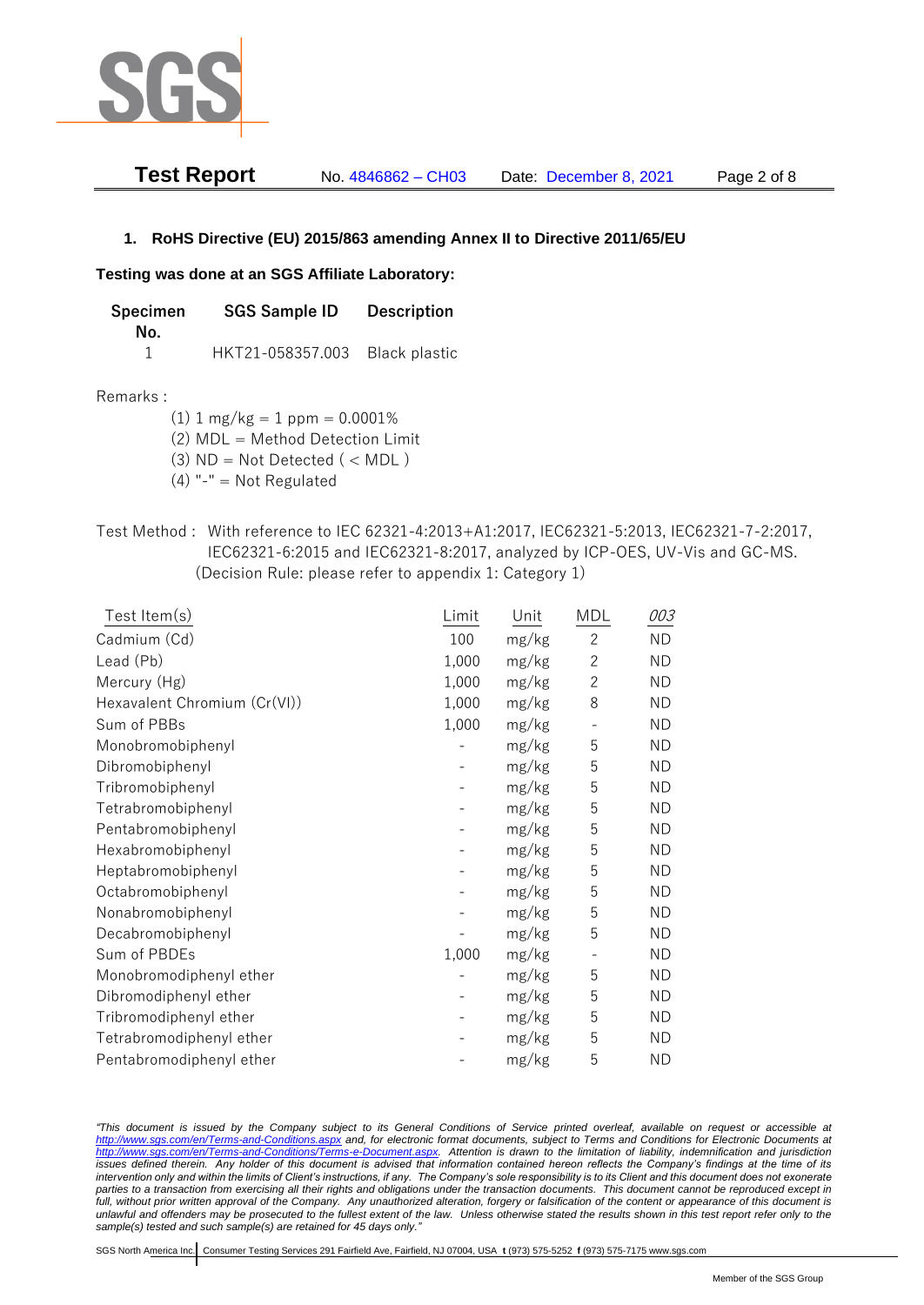

| <b>Test Report</b>                  | No. 4846862 - CH03           | Date: December 8, 2021 |     |           | Page 3 of 8 |
|-------------------------------------|------------------------------|------------------------|-----|-----------|-------------|
|                                     |                              |                        |     |           |             |
| Test Item $(s)$                     | Limit                        | Unit                   | MDL | 003       |             |
| Hexabromodiphenyl ether             |                              | mg/kg                  | 5   | <b>ND</b> |             |
| Heptabromodiphenyl ether            | $\qquad \qquad \blacksquare$ | mg/kg                  | 5   | ΝD        |             |
| Octabromodiphenyl ether             |                              | mg/kg                  | 5   | ΝD        |             |
| Nonabromodiphenyl ether             |                              | mg/kg                  | 5   | ΝD        |             |
| Decabromodiphenyl ether             | $\qquad \qquad \blacksquare$ | mg/kg                  | 5   | <b>ND</b> |             |
| Dibutyl Phthalate (DBP)             | 1,000                        | mg/kg                  | 50  | ΝD        |             |
| Benzylbutyl Phthalate (BBP)         | 1,000                        | mg/kg                  | 50  | ΝD        |             |
| Bis-(2-ethylhexyl) Phthalate (DEHP) | 1,000                        | mg/kg                  | 50  | ΝD        |             |
| Diisobutyl Phthalate (DIBP)         | 1,000                        | mg/kg                  | 50  | ND        |             |

Notes :

(1) The maximum permissible limit is quoted from RoHS Directive (EU) 2015/863. IEC 62321 series is equivalent to EN 62321 series [http://www.cenelec.eu/dyn/www/f?p=104:30:1742232870351101::::FSP\\_ORG\\_ID,FSP\\_LANG\\_](http://www.cenelec.eu/dyn/www/f?p=104:30:1742232870351101::::FSP_ORG_ID,FSP_LANG_ID:1258637,25) [ID:1258637,25](http://www.cenelec.eu/dyn/www/f?p=104:30:1742232870351101::::FSP_ORG_ID,FSP_LANG_ID:1258637,25)

## **2. Halogen**

## **Testing was done at an SGS Affiliate Laboratory:**

Test Method : With reference to EN 14582:2016, analysis was performed by IC.

| Test Item $(s)$ | Limit                    | Unit  | MDL | 003 |
|-----------------|--------------------------|-------|-----|-----|
| Fluorine (F)    | $-$                      | mg/kg | 50  | 280 |
| Chlorine (CI)   | $\overline{\phantom{a}}$ | mg/kg | 50  | ND. |
| Bromine (Br)    | $\qquad \qquad -$        | mg/kg | 50  | 890 |
| lodine (I)      |                          | mg/kg | 50  | ND  |
|                 |                          |       |     |     |

Notes :

(1) The measurement report of the expanded uncertainty with confident level 95% by coverage factor k=2, is 20% for each analyte of Fluorine, Chlorine, Bromine and Iodine.

*<sup>&</sup>quot;This document is issued by the Company subject to its General Conditions of Service printed overleaf, available on request or accessible at <http://www.sgs.com/en/Terms-and-Conditions.aspx> and, for electronic format documents, subject to Terms and Conditions for Electronic Documents at [http://www.sgs.com/en/Terms-and-Conditions/Terms-e-Document.aspx.](http://www.sgs.com/en/Terms-and-Conditions/Terms-e-Document.aspx) Attention is drawn to the limitation of liability, indemnification and jurisdiction issues defined therein. Any holder of this document is advised that information contained hereon reflects the Company's findings at the time of its intervention only and within the limits of Client's instructions, if any. The Company's sole responsibility is to its Client and this document does not exonerate parties to a transaction from exercising all their rights and obligations under the transaction documents. This document cannot be reproduced except in full, without prior written approval of the Company. Any unauthorized alteration, forgery or falsification of the content or appearance of this document is unlawful and offenders may be prosecuted to the fullest extent of the law. Unless otherwise stated the results shown in this test report refer only to the sample(s) tested and such sample(s) are retained for 45 days only."*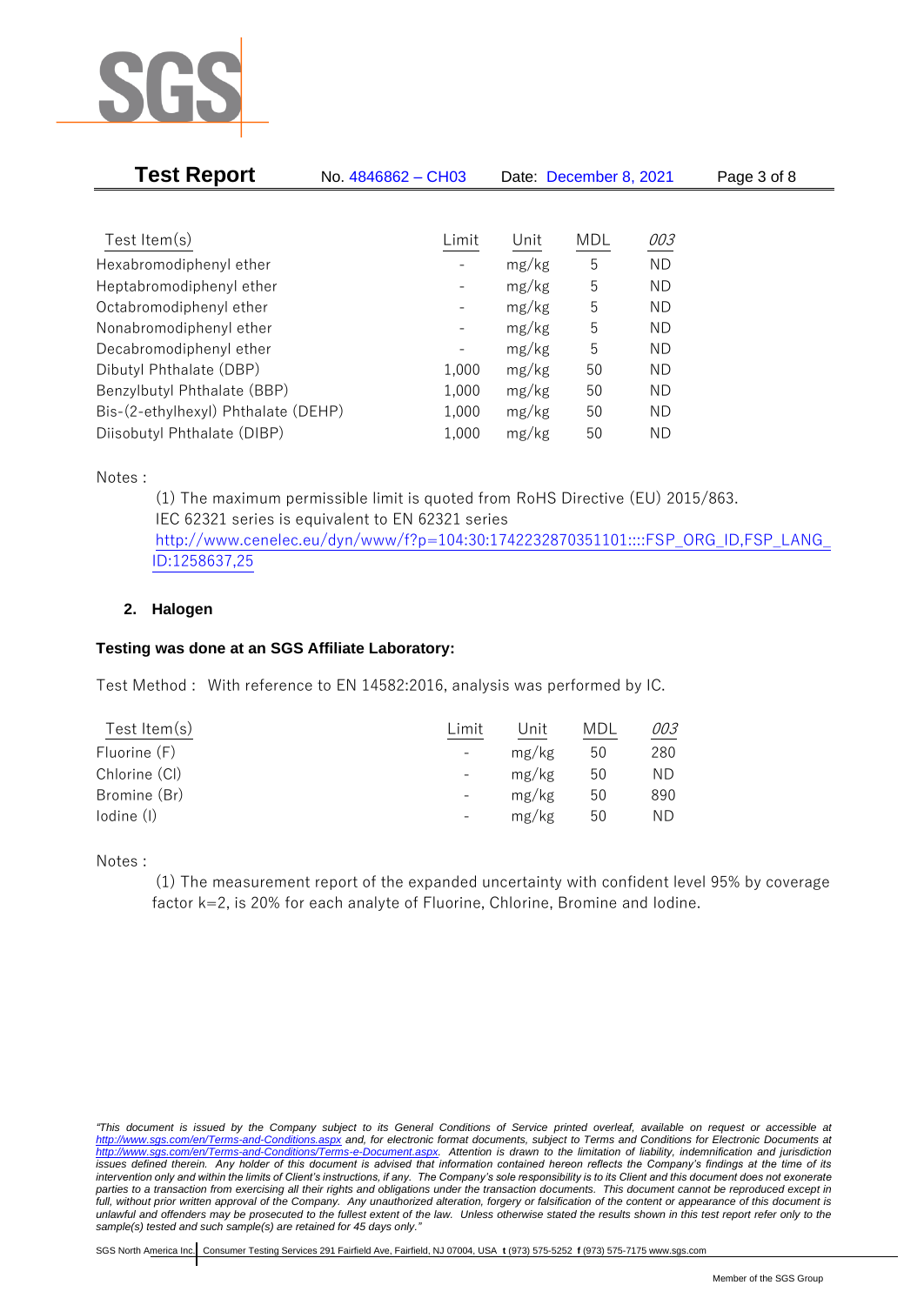

**Test Report** No. 4846862 – CH03 Date: December 8, 2021 Page 4 of 8

### Appendix 1

| Category       | Decision Rule Statement                                                                                                                                                                                                                                                                                                                                                                                                                                                                                                                                                                                                                                                                                                                                                                                                                                                                                                                                                                                                                                                                                                                                                                                                                                                                                                                                                                                                                                                                                           |
|----------------|-------------------------------------------------------------------------------------------------------------------------------------------------------------------------------------------------------------------------------------------------------------------------------------------------------------------------------------------------------------------------------------------------------------------------------------------------------------------------------------------------------------------------------------------------------------------------------------------------------------------------------------------------------------------------------------------------------------------------------------------------------------------------------------------------------------------------------------------------------------------------------------------------------------------------------------------------------------------------------------------------------------------------------------------------------------------------------------------------------------------------------------------------------------------------------------------------------------------------------------------------------------------------------------------------------------------------------------------------------------------------------------------------------------------------------------------------------------------------------------------------------------------|
| $\overline{1}$ | The decision rule for conformity reporting is based on the non-binary statement with quard band (is<br>equal to the expanded measurement uncertainty with a 95% coverage probability, w = U95) in<br>ILAC-G8:09/2019 Clause 4.2.3.<br>"Pass - the measured value is within (or below / above) the acceptance limit, where the<br>А.<br>acceptance limit is below / above to the quard band." or "Pass - The measured values were<br>observed in tolerance at the points tested. The specific false accept risk is up to 2.5%.".<br>B.<br>"Conditional Pass - The measured values were observed in tolerance at the points tested.<br>However, a portion of the expanded measurement uncertainty intervals about one or more<br>measured values exceeded / out of tolerance. When the measured result is close to the<br>tolerance, the specific false accept risk is up to 50%."<br>C.<br>"Conditional Fail - One or more measured values were observed out of tolerance at the<br>points tested. However, a portion of the expanded measurement uncertainty intervals about<br>one or more measured values were in tolerance. When the measured result is close to the<br>tolerance, the specific false reject risk is up to 50%.".<br>"Fail - the measured value is out of (or below / above) the tolerance limit added / subtracted<br>D.<br>to the quard band." or "Fail - One or more measured values were observed out of tolerance<br>at the points tested". The specific false reject risk is up to 2.5%. |
| $\overline{2}$ | The decision rule for conformity reporting is based on BS EN 1811:2011+A1:2015: Reference test<br>method for release of nickel from all post assemblies which are inserted into pierced parts of the<br>human body and articles intended to come into direct and prolonged contact with the skin in<br>Section 9.2 interpretation of results.                                                                                                                                                                                                                                                                                                                                                                                                                                                                                                                                                                                                                                                                                                                                                                                                                                                                                                                                                                                                                                                                                                                                                                     |
| $\overline{3}$ | The decision rule for conformity reporting is based on the general consideration of simple<br>acceptance as stated in ISO/IEC Guide 98-3: "Uncertainty of measurement - Part 3: Guide to the<br>expression of uncertainty in measurement (GUM 1995)", and more specifically for analytical<br>measurements to the EURACHEM/CITAC Guide 2012 "Quantifying Uncertainty in Analytical<br>Measurement *                                                                                                                                                                                                                                                                                                                                                                                                                                                                                                                                                                                                                                                                                                                                                                                                                                                                                                                                                                                                                                                                                                               |
| 4              | The decision rule for conformity reporting is according to the IEC 62321-7-1 Edition 1.0 2015-09<br>Section 7: Table 1-(comparison to standard and interpretation of result)                                                                                                                                                                                                                                                                                                                                                                                                                                                                                                                                                                                                                                                                                                                                                                                                                                                                                                                                                                                                                                                                                                                                                                                                                                                                                                                                      |
| $\overline{5}$ | The decision rule for conformity reporting is according to the IEC 62321-3-1 Edition 1.0 2013-06<br>Annex A.3 interpretation of result.                                                                                                                                                                                                                                                                                                                                                                                                                                                                                                                                                                                                                                                                                                                                                                                                                                                                                                                                                                                                                                                                                                                                                                                                                                                                                                                                                                           |
| 6              | The decision rule for conformity reporting is according to the GB/T 26125-2011 Annex A to H                                                                                                                                                                                                                                                                                                                                                                                                                                                                                                                                                                                                                                                                                                                                                                                                                                                                                                                                                                                                                                                                                                                                                                                                                                                                                                                                                                                                                       |
| 7              | The decision rule for conformity reporting is according to the requested specification or standard<br>(ASTM F963-17 section 4.3.5)                                                                                                                                                                                                                                                                                                                                                                                                                                                                                                                                                                                                                                                                                                                                                                                                                                                                                                                                                                                                                                                                                                                                                                                                                                                                                                                                                                                |
| $\overline{8}$ | The decision rule for conformity reporting is according to the requested specification or standard<br>(AS/NZS ISO 8124 Part 3 section 4.2)                                                                                                                                                                                                                                                                                                                                                                                                                                                                                                                                                                                                                                                                                                                                                                                                                                                                                                                                                                                                                                                                                                                                                                                                                                                                                                                                                                        |
|                | If the decision rule is not feasible to be used and the uncertainty of the result is able to be provided,<br>Remark the uncertainty range of the result will be shown in the report. Otherwise, only result will be shown<br>in the report.                                                                                                                                                                                                                                                                                                                                                                                                                                                                                                                                                                                                                                                                                                                                                                                                                                                                                                                                                                                                                                                                                                                                                                                                                                                                       |

*"This document is issued by the Company subject to its General Conditions of Service printed overleaf, available on request or accessible at <http://www.sgs.com/en/Terms-and-Conditions.aspx> and, for electronic format documents, subject to Terms and Conditions for Electronic Documents at [http://www.sgs.com/en/Terms-and-Conditions/Terms-e-Document.aspx.](http://www.sgs.com/en/Terms-and-Conditions/Terms-e-Document.aspx) Attention is drawn to the limitation of liability, indemnification and jurisdiction issues defined therein. Any holder of this document is advised that information contained hereon reflects the Company's findings at the time of its intervention only and within the limits of Client's instructions, if any. The Company's sole responsibility is to its Client and this document does not exonerate parties to a transaction from exercising all their rights and obligations under the transaction documents. This document cannot be reproduced except in full, without prior written approval of the Company. Any unauthorized alteration, forgery or falsification of the content or appearance of this document is unlawful and offenders may be prosecuted to the fullest extent of the law. Unless otherwise stated the results shown in this test report refer only to the sample(s) tested and such sample(s) are retained for 45 days only."*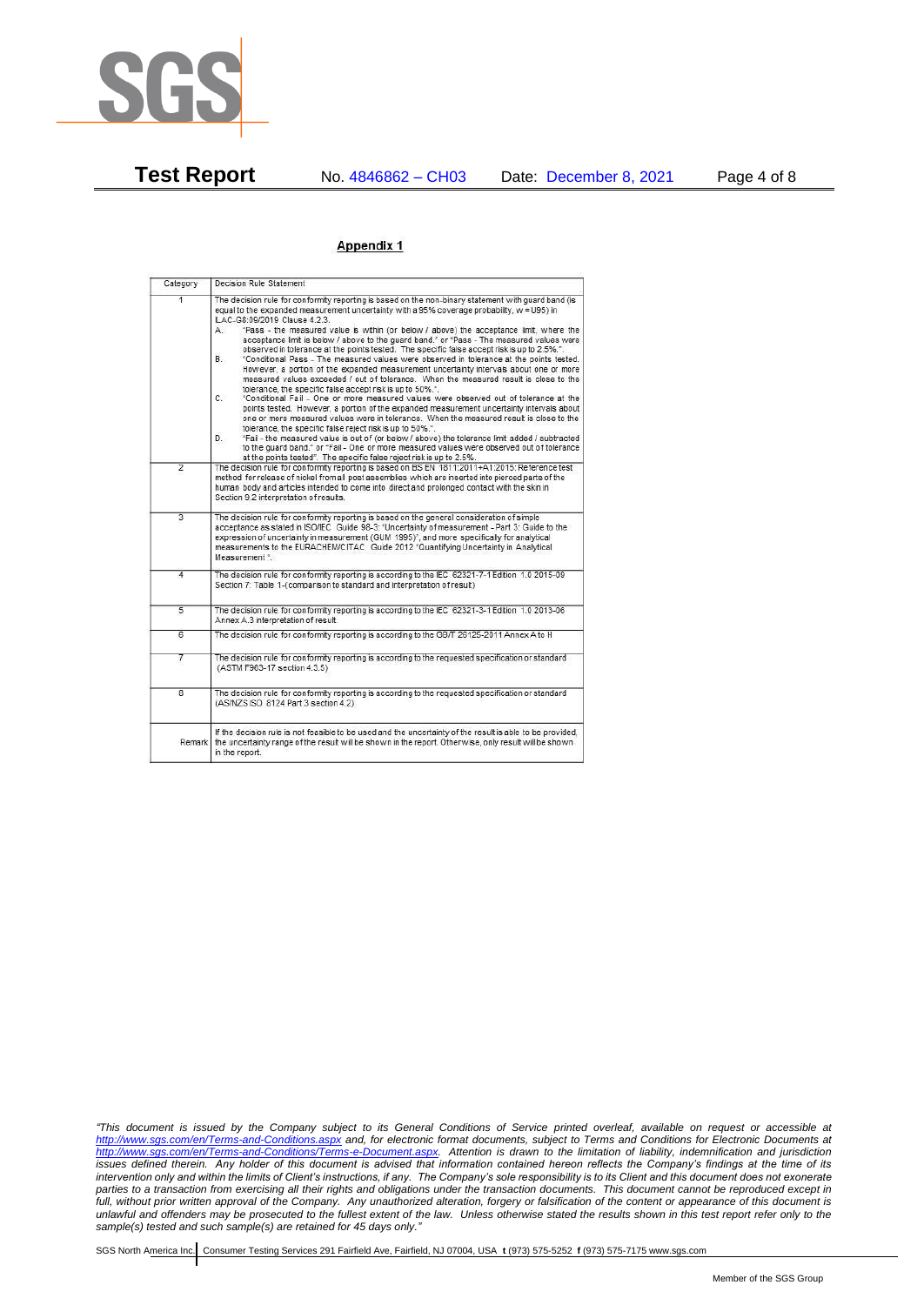

| <b>Test Report</b> | No. 4846862 - CH03 | Date: December 8, 2021 | Page 5 of 8 |
|--------------------|--------------------|------------------------|-------------|
|--------------------|--------------------|------------------------|-------------|

Flowchart:



Note : 1) Boiling water test method was also performed for the analysis of Cr (VI) in metal sample. 2) The polymeric samples were dissolved totally by pre-conditioning method according to above flow chat for Cd, Pb and Hg contents analysis

| Operator:      | Chiu Kan Yuen/ Tang Koon Pang (Acid digestion) |  |
|----------------|------------------------------------------------|--|
|                | Chiu Kan Yuen (Dry Ashing)                     |  |
|                | Nick Liu (Hexavalent Chromium)                 |  |
|                | Kent Wan (PBBs and PBDEs)                      |  |
| Section Chief: | Chan Chun Kit, Dickson                         |  |

*"This document is issued by the Company subject to its General Conditions of Service printed overleaf, available on request or accessible at <http://www.sgs.com/en/Terms-and-Conditions.aspx> and, for electronic format documents, subject to Terms and Conditions for Electronic Documents at [http://www.sgs.com/en/Terms-and-Conditions/Terms-e-Document.aspx.](http://www.sgs.com/en/Terms-and-Conditions/Terms-e-Document.aspx) Attention is drawn to the limitation of liability, indemnification and jurisdiction issues defined therein. Any holder of this document is advised that information contained hereon reflects the Company's findings at the time of its intervention only and within the limits of Client's instructions, if any. The Company's sole responsibility is to its Client and this document does not exonerate*  parties to a transaction from exercising all their rights and obligations under the transaction documents. This document cannot be reproduced except in *full, without prior written approval of the Company. Any unauthorized alteration, forgery or falsification of the content or appearance of this document is unlawful and offenders may be prosecuted to the fullest extent of the law. Unless otherwise stated the results shown in this test report refer only to the sample(s) tested and such sample(s) are retained for 45 days only."*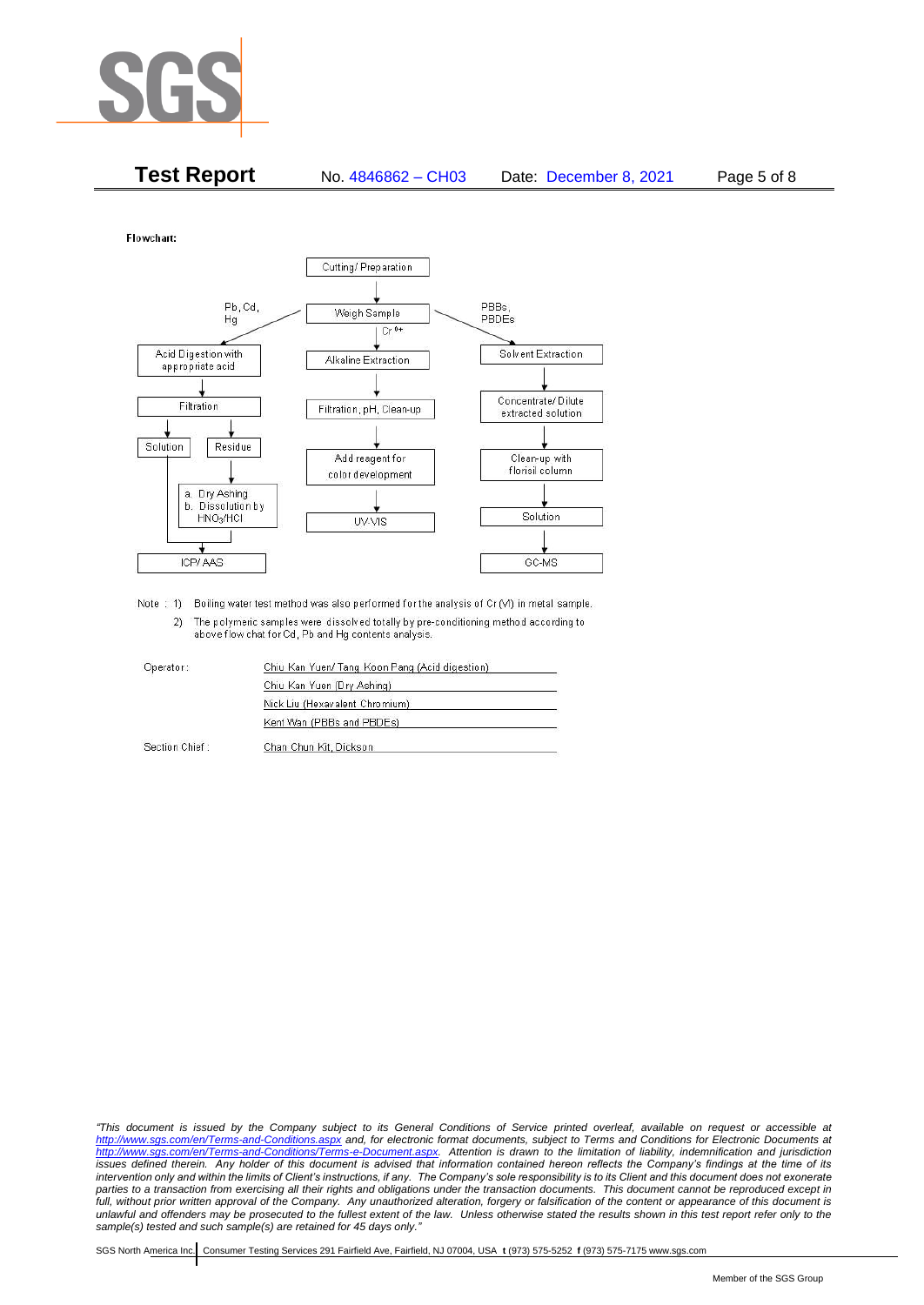

# **Test Report** No. 4846862 – CH03 Date: December 8, 2021 Page 6 of 8

#### **Flowchart for Phthalates measurement**

Method: IEC 62321-8:2017



Tested by Checked by Lumpy Lee

Edmund Kwan

*"This document is issued by the Company subject to its General Conditions of Service printed overleaf, available on request or accessible at <http://www.sgs.com/en/Terms-and-Conditions.aspx> and, for electronic format documents, subject to Terms and Conditions for Electronic Documents at [http://www.sgs.com/en/Terms-and-Conditions/Terms-e-Document.aspx.](http://www.sgs.com/en/Terms-and-Conditions/Terms-e-Document.aspx) Attention is drawn to the limitation of liability, indemnification and jurisdiction issues defined therein. Any holder of this document is advised that information contained hereon reflects the Company's findings at the time of its intervention only and within the limits of Client's instructions, if any. The Company's sole responsibility is to its Client and this document does not exonerate*  parties to a transaction from exercising all their rights and obligations under the transaction documents. This document cannot be reproduced except in *full, without prior written approval of the Company. Any unauthorized alteration, forgery or falsification of the content or appearance of this document is unlawful and offenders may be prosecuted to the fullest extent of the law. Unless otherwise stated the results shown in this test report refer only to the sample(s) tested and such sample(s) are retained for 45 days only."*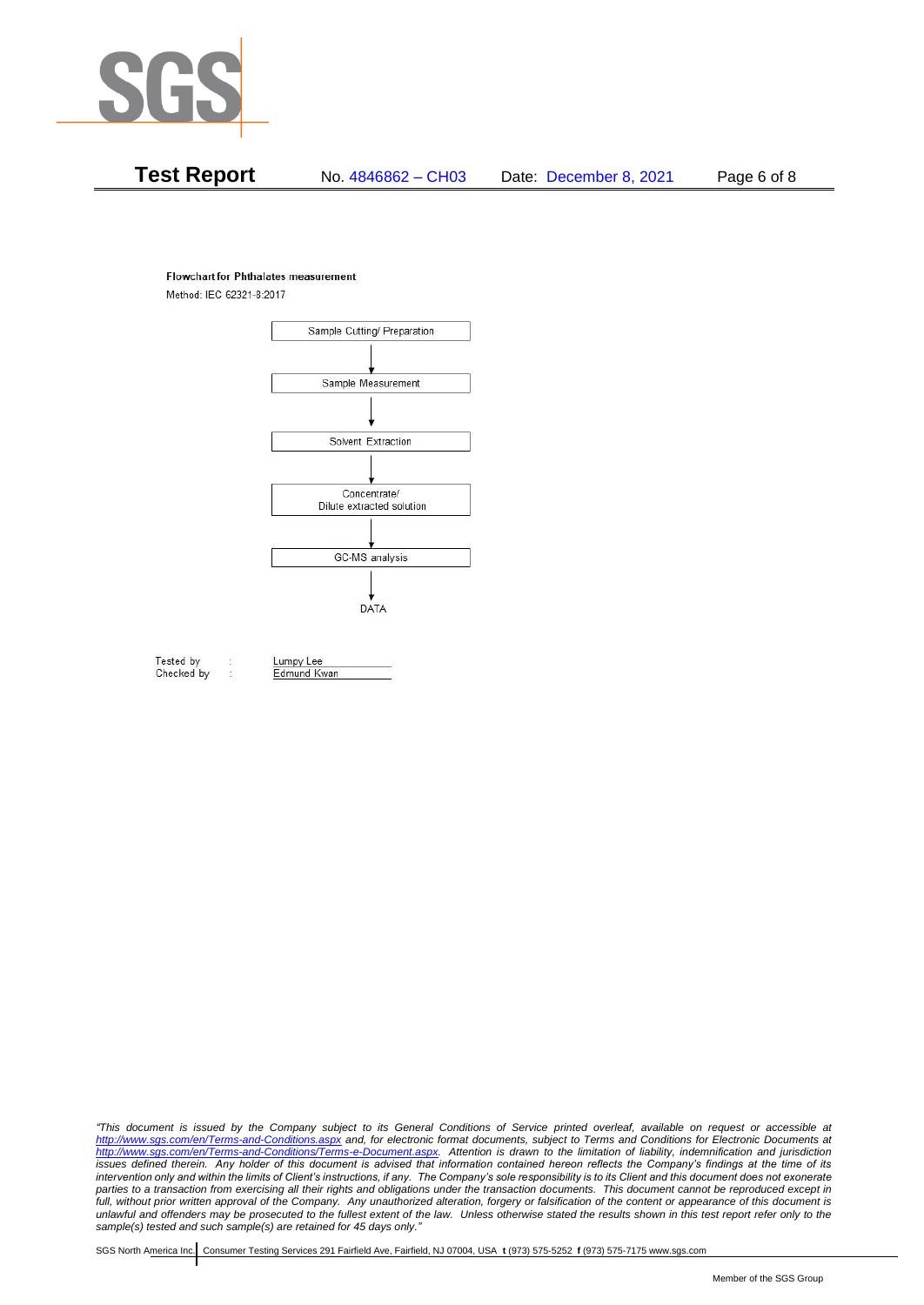

# **Test Report** No. 4846862 – CH03 Date: December 8, 2021 Page 7 of 8

#### **Flowchart for Halogen Free Test**

Method: BS EN14582:2016



Operator: Supervisor: Tang Ying Sam Chan Chun Kit (Dickson)

*"This document is issued by the Company subject to its General Conditions of Service printed overleaf, available on request or accessible at <http://www.sgs.com/en/Terms-and-Conditions.aspx> and, for electronic format documents, subject to Terms and Conditions for Electronic Documents at [http://www.sgs.com/en/Terms-and-Conditions/Terms-e-Document.aspx.](http://www.sgs.com/en/Terms-and-Conditions/Terms-e-Document.aspx) Attention is drawn to the limitation of liability, indemnification and jurisdiction issues defined therein. Any holder of this document is advised that information contained hereon reflects the Company's findings at the time of its intervention only and within the limits of Client's instructions, if any. The Company's sole responsibility is to its Client and this document does not exonerate*  parties to a transaction from exercising all their rights and obligations under the transaction documents. This document cannot be reproduced except in *full, without prior written approval of the Company. Any unauthorized alteration, forgery or falsification of the content or appearance of this document is unlawful and offenders may be prosecuted to the fullest extent of the law. Unless otherwise stated the results shown in this test report refer only to the sample(s) tested and such sample(s) are retained for 45 days only."*